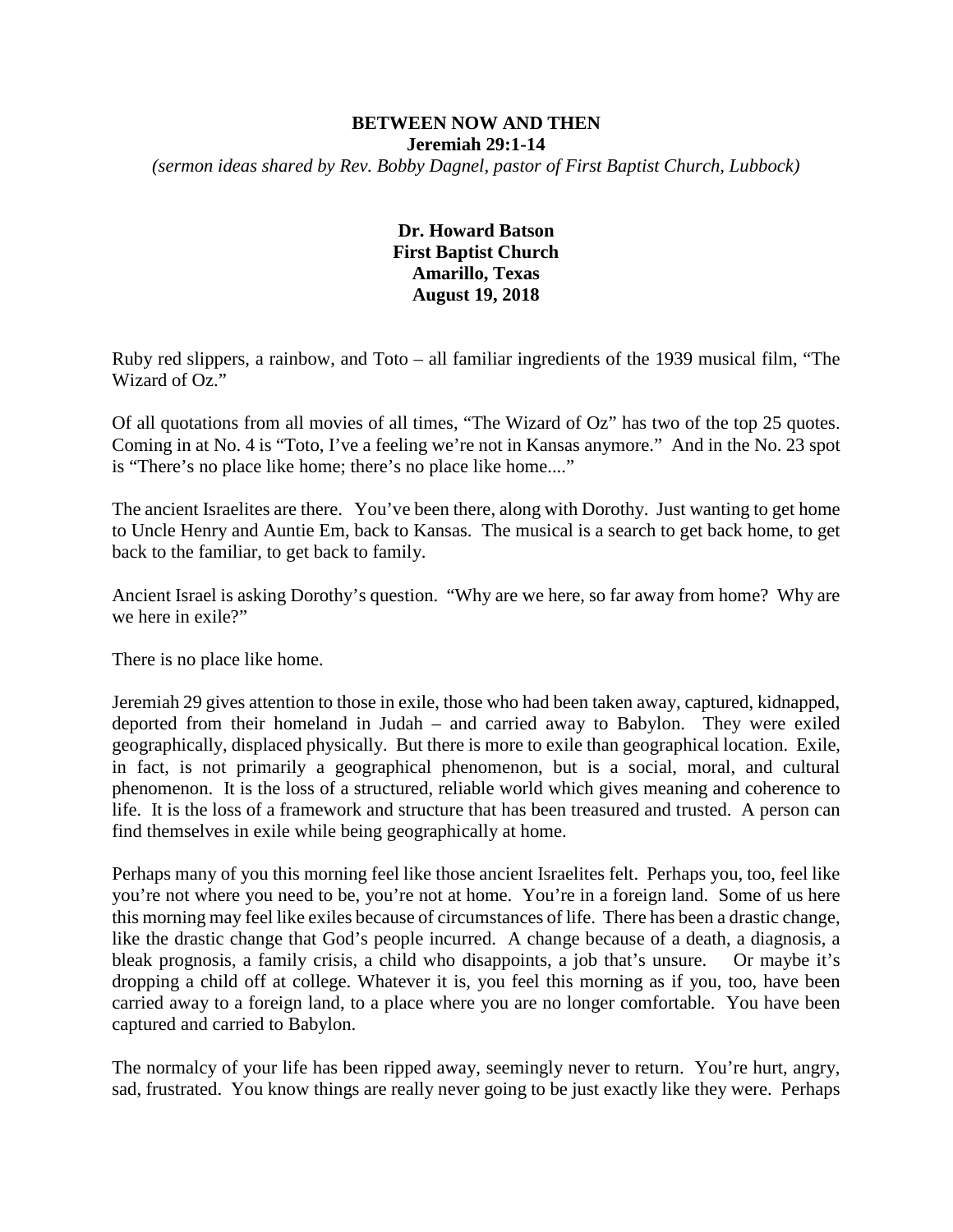you can't even imagine how you can go on, how you can keep on keeping on. Oh, you're still here geographically. But your exile is spiritual and emotional, because you, too, have had everything you trusted, everything you've looked forward to snatched away, never to return. For others, Amarillo may be a physical exile.

Chapter 29 is a letter carried by royal messengers. Perhaps they are dispatched for the purpose of carrying this letter, or perhaps it is taken incidentally, like the mailman carries our mail away along with other business. Because Jeremiah had intense interaction with King Zedekiah, carrying such letters may have been routine business for any diplomatic courier.

Jeremiah had received word in Jerusalem that there were false prophets in Babylon telling the exiles their circumstances would soon change, they would soon be going home. It was a message of "Pack your bags, God is going to release us back to home. You're just visiting, just passing through Babylon. Get ready. You're coming home." The false prophets were giving words of assurance, words of hope, words of peace, words of comfort – words that were absolutely false and absolutely a lie.

The exiles were making little or no effort to adjust to their new surroundings for a long stay. They were putting their eggs in the false prophets' basket. They were counting on the false hope of going home soon. Jeremiah knew better. He knew they were going to be there. He knew they had a seventy year stay ahead of them. He was disturbed by their unrealistic attitude, and so he sends a letter. It's a letter about circumstances and situations that cannot be changed.

"I know you're weary. I know you're defeated. I know that you want to get back to the homeland, that you want things back the way they were. But it's not going to happen, at least not any time soon. So between now and then, I want to tell you how to go on with the business of living – not just surviving, but how you can bloom where you are planted. It's about living with the things you cannot change."

I want us to look at three words of Jeremiah to ancient Israel.

# **I. The first word is "face the facts."**

To exiles then and to exiles today, to those who lament and despair over the way things used to be, how you want them to be, Jeremiah says, not coldly but realistically, it's time to face the facts as they are and to realize it's never going to be what it once was.

Look at verses 8-10.

For thus says the Lord of hosts, the God of Israel, "Do not let your prophets who are in your midst and your diviners deceive you, and do not listen to the dreams which they dream. For they prophesy falsely to you in My name; I have not sent them" declares the Lord. For thus says the Lord, "When seventy years have been completed for Babylon, I will visit you and fulfill My good word to you, to bring you back to this place."

These false prophets are found throughout the book of Jeremiah – chapter 23, chapter 27, chapter 28. They offer the seduction of a religious fantasy. The threat to the Jews is that they will be, by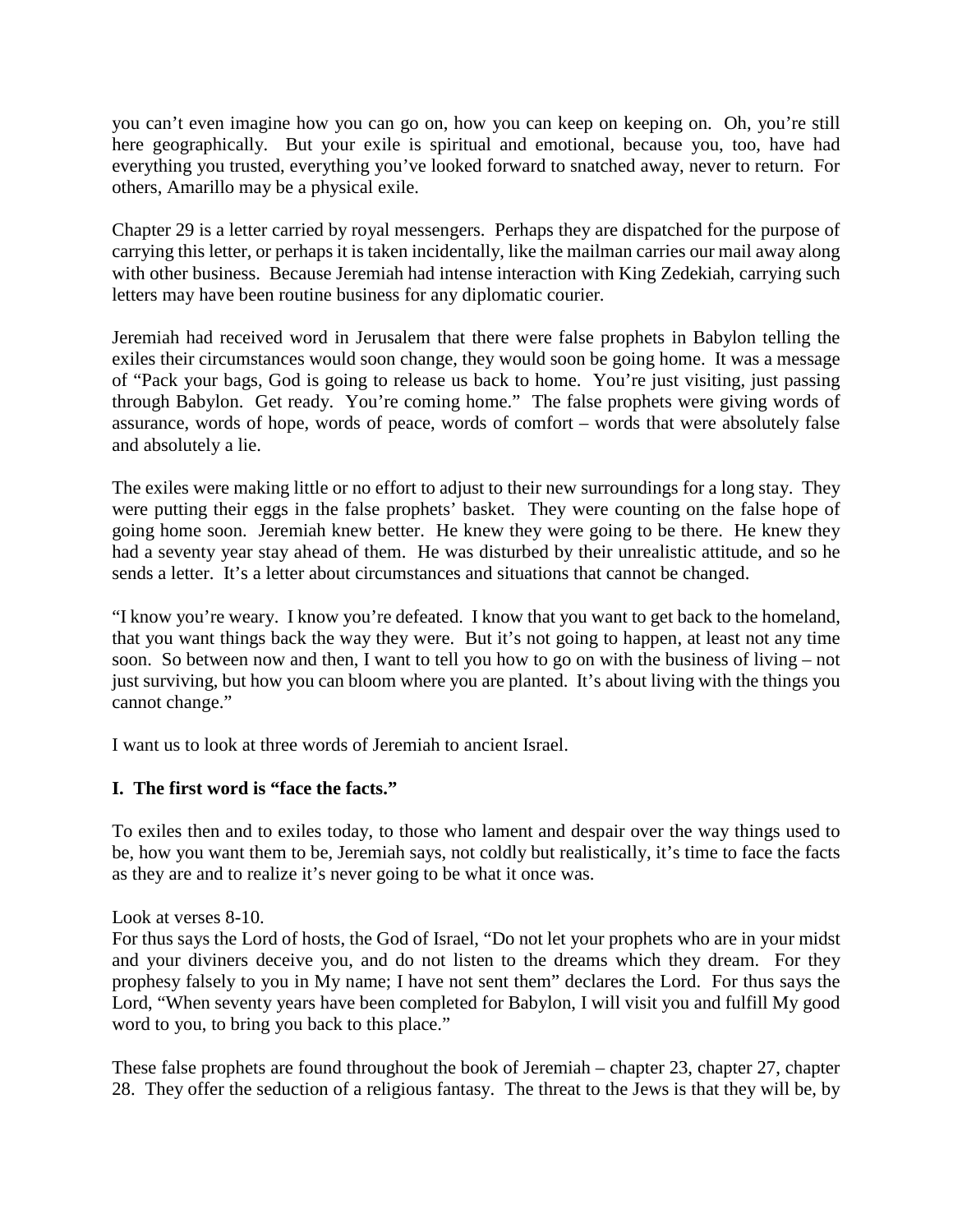these false prophets, talked out of the reality of exile, invited to deny the real place where they must live their faith. No pretense based in religious fantasy can extricate God's people from their actual place in history. They are in exile. They are in Babylon.

The false prophets are trying to peddle a bill of goods. It wasn't a wicked message they proclaimed – just a wrong message. "Don't worry. Things are about to change. Captivity is going to end, and you're coming home."

Jeremiah declares, "Don't believe it. Things are not going to change. You are going to be in captivity for seventy years. Face the facts. Some of you will never come back to Jerusalem. Face the facts. This problem is going to last your whole lifetime. Face the facts. Your circumstances and situation are not going to change. Face the facts."

Perhaps some of you this morning need to hear the message, "Face the facts." The spouse that left you isn't coming back. Face the facts. You've contracted a disease for which there is no easy cure. Because of the merger, the job will never be the same. Your child, who has disappointed you, is going to continue to disappoint you for a while. The exile is not yet over.

These are difficult words from Jeremiah to the people in exile. They are hard for us to hear and even more difficult to accept, especially in our day and time.

Everyone has suffering. Everybody has a handicap, a shortcoming. The great Scottish preacher, Alexander McClaren said, "Be kind to everyone you meet because everyone you meet is fighting a battle." When you think about it, the only really normal people you know are those that you don't know very well. You look around the room at school, you look around the room at work, you look around the sanctuary at church and you think every other family has their life put together perfectly – no suffering and no pain, a life of ease. No health stress. No financial stress. No relationship stress.

Whomever you're thinking that about, it's simply someone you don't know very well. Everybody has challenges and difficulties. Everybody has disappointments. Everybody has at least some time during their life when they are in exile.

Every generation of people endures suffering and headache. Previous generations suffered much more, really, than did ours – in some ways, at least. Think about all the illnesses, all the death in childbirth, the infant mortality, the plagues. Think about the lack of modern medicine, the life of struggling from hand-to-mouth. The difference today is that our generation is perhaps the first that expects to be relieved from hurting – that it is, somehow, our right not to have to suffer. Our mindset is that if something is wrong, then we've been shortchanged. We've been dealt a dirty hand. We feel like we shouldn't have to put up with the discomfort or frustration of changes.

This makes it all the more difficult to face the facts, especially when the facts aren't going to change. We function okay when the end is in sight, when the pain will soon go away, when the wound will soon heal. And most of the time that's exactly what happens. That's the good news. But what about those things that are never going to change, never going to heal, never going to just fade away? He didn't tell them to pray harder. He didn't tell them to have more faith. No.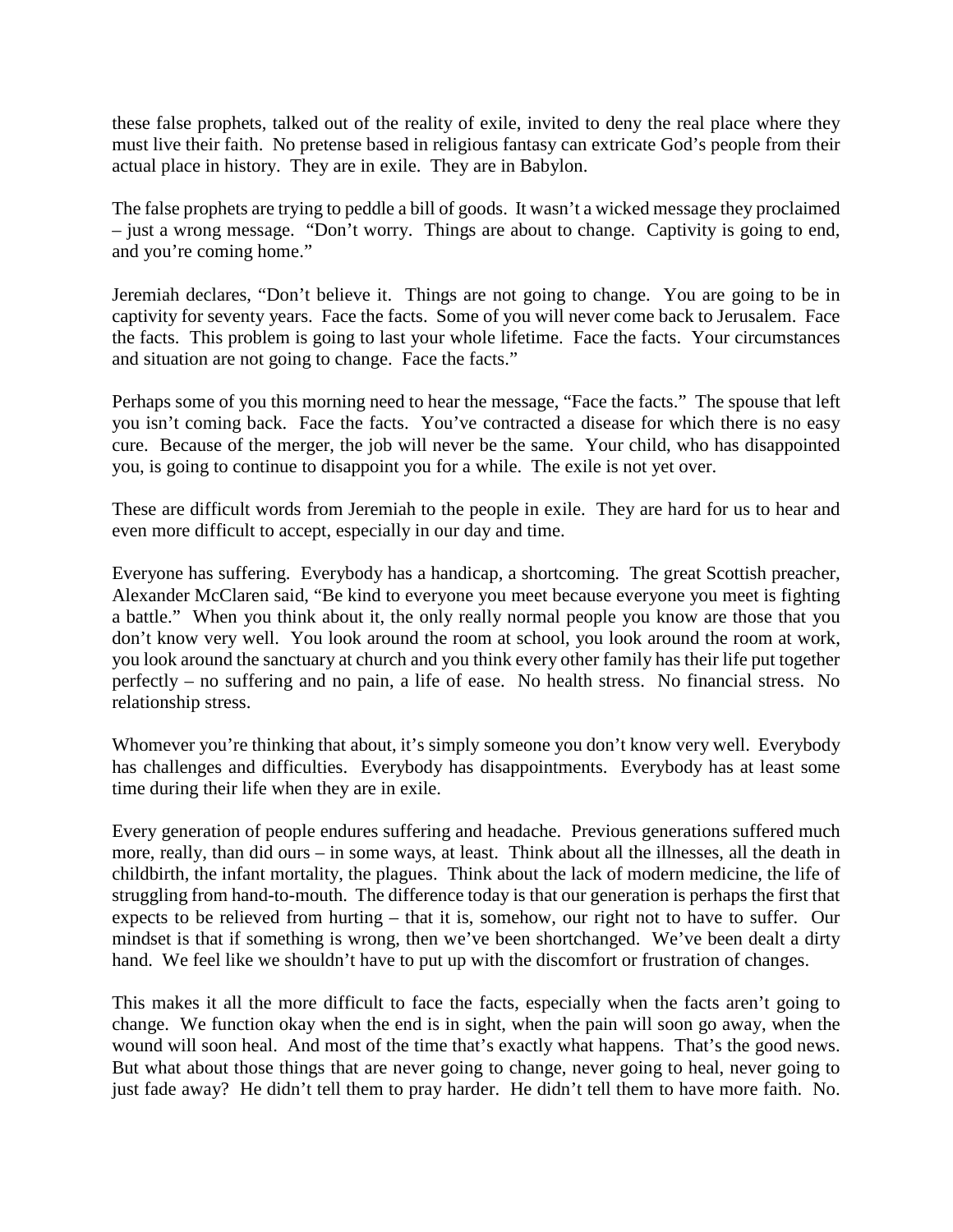Jeremiah's initial piece of advice to the captives was to face the facts. The situation isn't going to change. It is now part of your life's fabric. It is part of who you are.

### **II. There is a second thing Jeremiah says in verses 5-7. He says "flourish in face of the facts."**

### Look at verses 5-7

Build houses and live in them; and plant gardens, and eat their produce. Take wives and become the fathers of sons and daughters, and take wives for your sons and give your daughters to husbands, that they may bear sons and daughters, and multiply there and do not decrease. And seek the welfare of the city where I have sent you into exile, and pray to the Lord on its behalf; for in its welfare you will have welfare.

Look at these commands, these imperative verbs. Build. Live. Plant. Eat. This is the key to the whole message of Jeremiah in this letter. Judah is going to have to face its proper place in exile. There in exile, there in Babylon, she is going to have to live her life and practice her faith. The Jews have no option to Babylon. This is where God has planned for them to be.

Jeremiah offers the exiles a new attitude, a new perspective – how they should look at the situation before them. Perspective is everything, isn't it?

Life is filled with heroes that jump the hurdles and finish the race of life victoriously. That's why we admire people like Louis Pasteur, upon whose wonderful work much of modern medicine rests – and all the more so when we realize that at the age of 46 he had a debilitating stroke and was a paralytic for the rest of his days. Or Beethoven, who wrote music while deaf. Milton, who composed poetry while blind. Jackie Joyner Kersey who won gold medals after overcoming asthma. As we look at the great work of this world, we realize a great deal of it is done by lessthan-perfect people – by people who are living in exile, by people who are not quite home with their present circumstances.

Jeremiah says despite your exile, don't put your life on hold. Roll up your sleeves and get about the business of living. Bloom where you are planted. Stop window shopping and live with your own inventory. Play with the hand you are dealt.

God never condones our treading water, our running in place. No matter what our circumstances, the command comes. Live. Build a house. Plant a garden. Encourage your children to date, fall in love, get married. You're going to be here to see the mortgage paid off. You'll be around to eat the produce of the garden. If your children don't marry here, they are never going to marry. You're going to be here for the next seventy years, for the rest of your life. Come to terms with the facts or all your days will be here.

God gives us all a special field to till and accept. If the soil is thinner, the rocks more numerous, and the prospects smaller – then, so be it. That's how life is. Stop looking over the fence and daydreaming about what we could do with somebody else's field. The real test in life for you, and the real test in life for me, is not what we could do with somebody else's life or circumstances or health or financial situation or family. The question is what can we do with our health and our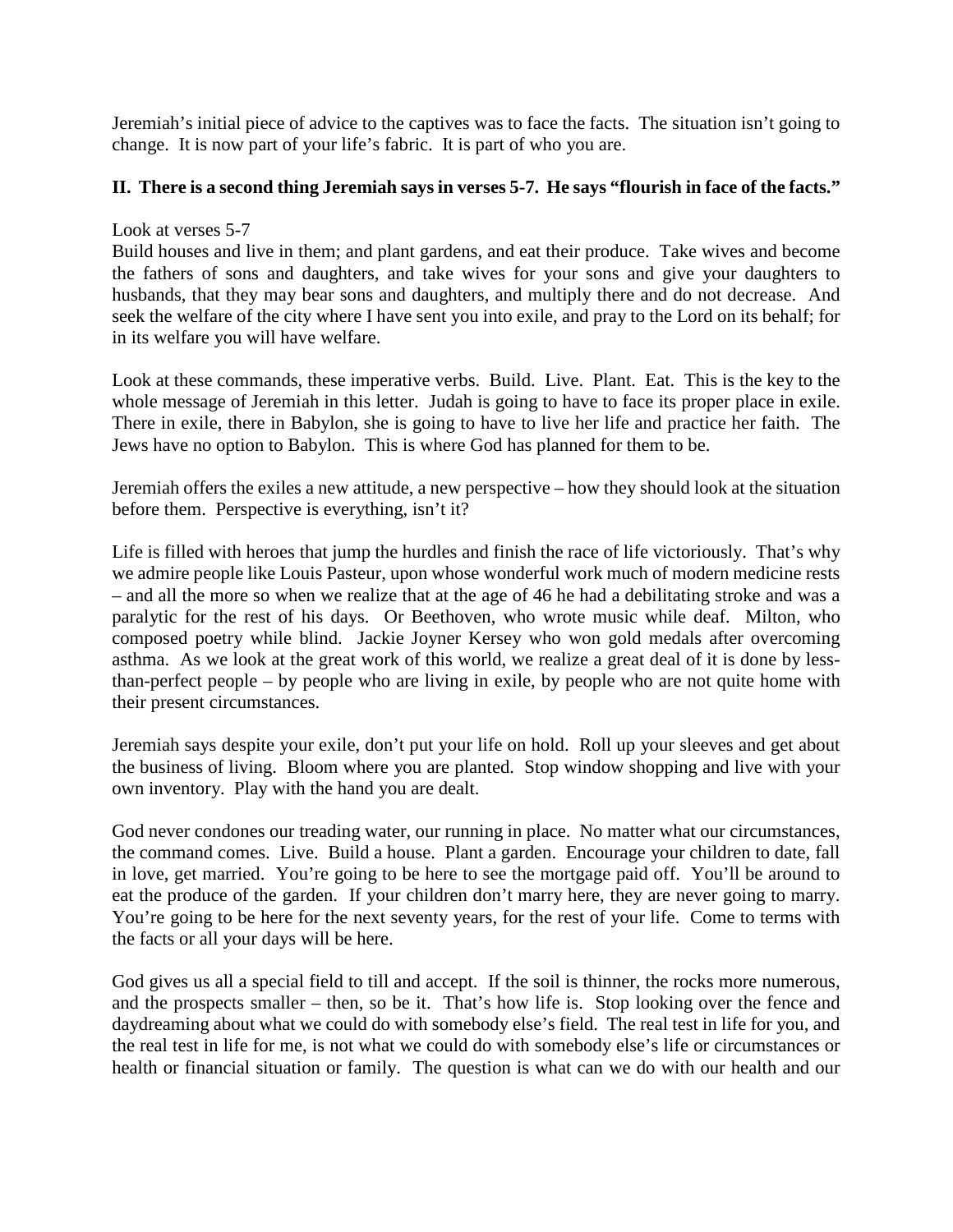circumstances and our family and our finances. The real test is what we can do with what we have. And we have a lot in Christ Jesus.

Nobody ever gets a perfect set of circumstances. Those who survive, those who make it, those of us who are in exile who prosper are the ones who say, "You know, it's not perfect, but I can make it work."

So many of you are paralyzed with problems. You're paralyzed with life. Like a frog caught by a flashlight, you're frozen stiff. All you do is sit and think about the way life used to be – the way it was back in Jerusalem, the way it was back in Judah, the way it was before. Before Babylon came and robbed all of our security away. Before the death. Before the divorce. Before the empty nest. Before the destruction. Before the disappointment. Before the bad news about your family. The message is this: Move on with life. You're going to be here awhile.

Jeremiah is not giving an unrealistic, Pollyanna attitude toward life. Exiles must grieve over their loss and express their resentful sadness about what was and now is not and will never be again. But Jeremiah refuses to sing the captivity blues.

We can come to terms with life as it is and enjoy it, or we can pout up, dry up, and wither away in bitterness. You can't change it, but within you, you can live fully, freely and faithfully. The fact of the matter is, life is only going to be so good, only so happy. God has never promised us a life of ease. Jesus says we are going to suffer as He suffers. The psalmist says we are going to walk through the valley of the shadow of death. The apostle Paul says even God's best get thorns in their side.

Charlie Brown's sister, Sally, may have expressed it best when she said, "I think I've discovered the secret to life. You just hang around until you get used to it." That was the word to the captives. That was the word to the ancient Israelite exiles. You're going to have to hang around and just get used to it. So move on with life. You can either get bitter or get better. You can either be paralyzed or propelled by your circumstances in life. The command comes to build, live, plant, and eat.

# **III. There is a final word from Jeremiah. It is "Have faith in face of the facts."**

The most remarkable observation we can make concerning the exilic circumstance is that it did not lead the Jews to abandon their faith or settle in despair. In fact, however much the message seems to be one of doom and gloom, Jeremiah actually assures them of a future and of a hope.

Look at verses 10-14

For thus says the Lord, "When seventy years have been completed for Babylon, I will visit you and fulfill My good word to you, to bring you back to this place. For I know the plans that I have for you," declares the Lord, "plans for welfare and not for calamity to give you a future and a hope. Then you will call upon Me and come and pray to Me, and I will listen to you. And you will seek Me and find Me, when you search for Me with all your heart. And I will be found by you," declares the Lord, "and I will restore your fortunes and will gather you from all the nations and from all the places where I have driven you," declares the Lord, "and I will bring you back to the place from where I sent you into exile."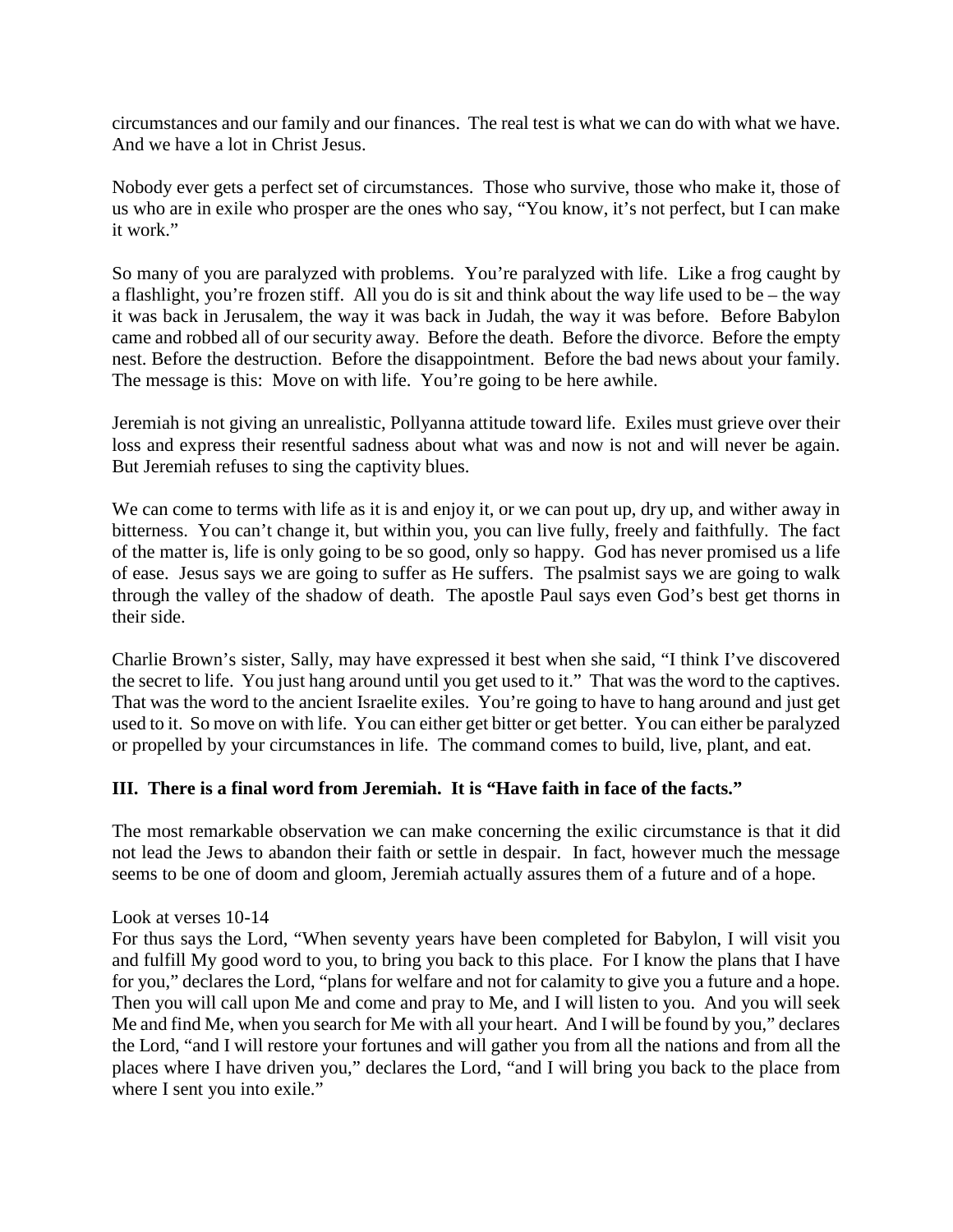The message is Yahweh will keep the promise of homecoming. The promise is rooted in God's long-term resolve for His people. The future is a future willed by God that refutes any despair which Judah has experienced. While the ancient Israelites thought that God was inept, unavailable, absent and ineffective, they now hear the word of promise. Look at the verbs in this passage. Call. Come. Pray. I really am listening (look at the end of verse 12). God can and will do a new thing. There will be a time when all the suffering will stop and all the pain will go away and all the deaths that hurt us will be conquered by life. We are not to despair.

**Years ago, a television producer made a documentary on what it's like to be told you have terminal cancer. Some of you have heard those words. Some of you know that feeling. He arranged with a cancer specialist to place a hidden camera in his examining room. He got permission from a number of patients to be filmed at the moment when the doctor walked in the results of their cancer test. That evening they profiled three of those patients. Each one was told they had terminal cancer and only months to live, and the camera caught it all – the shock, disbelief, anger, terror.**

**The camera followed these three individuals for the next several months. All three died. What stood out was the different ways these individuals handled their terror. Two apparently had little faith, and you watched the anger and bitterness that developed. They never came to grips with it. They became estranged from their spouses and families because the anger and bitterness precluded their relationships.**

**That's what made the third individual so inspiring. He was a humble black pastor of a small inner-city church in his late sixties. When the doctor came in and relayed the news "You've got terminal cancer. You have only months to live," there was no outcry, no great anger. Patiently the man and his wife asked the doctor exactly what it meant. The doctor described the treatment and the steps they'd go through. They thanked the doctor and left. As they were heading out to the car, the camera followed and eavesdropped as this pastor and his wife sat down in the front seat. They bowed their heads and recommitted their lives to Jesus Christ.**

**The cameras were there on the last Sunday he ever preached. He was open about his illness. He said, "A number of you have been asking me if I'm mad at God for this disease that's been ravaging my body. I'm not mad at God. We live in a world that's cursed and fallen in sin and sickness, and death is just a part of it. I'm not mad at God. In fact, I love God more now than I've ever loved him. Don't be sorry for me. I'm going to a better place where there are no tears, no death, no heartache, no sorrow."**

**"Besides," he continued, "our Lord Jesus Christ suffered and died for our sins. Why shouldn't I share in his suffering."**

**Right there on television they captured that moment. He began to sing without accompaniment in a broken, old voice, "Must Jesus bear the cross alone and all the world go free? No, there's a cross for everyone. And there's a cross for me. How happy are the saints above who once went sorrowing here, but now they taste unmingled love and joy without a**